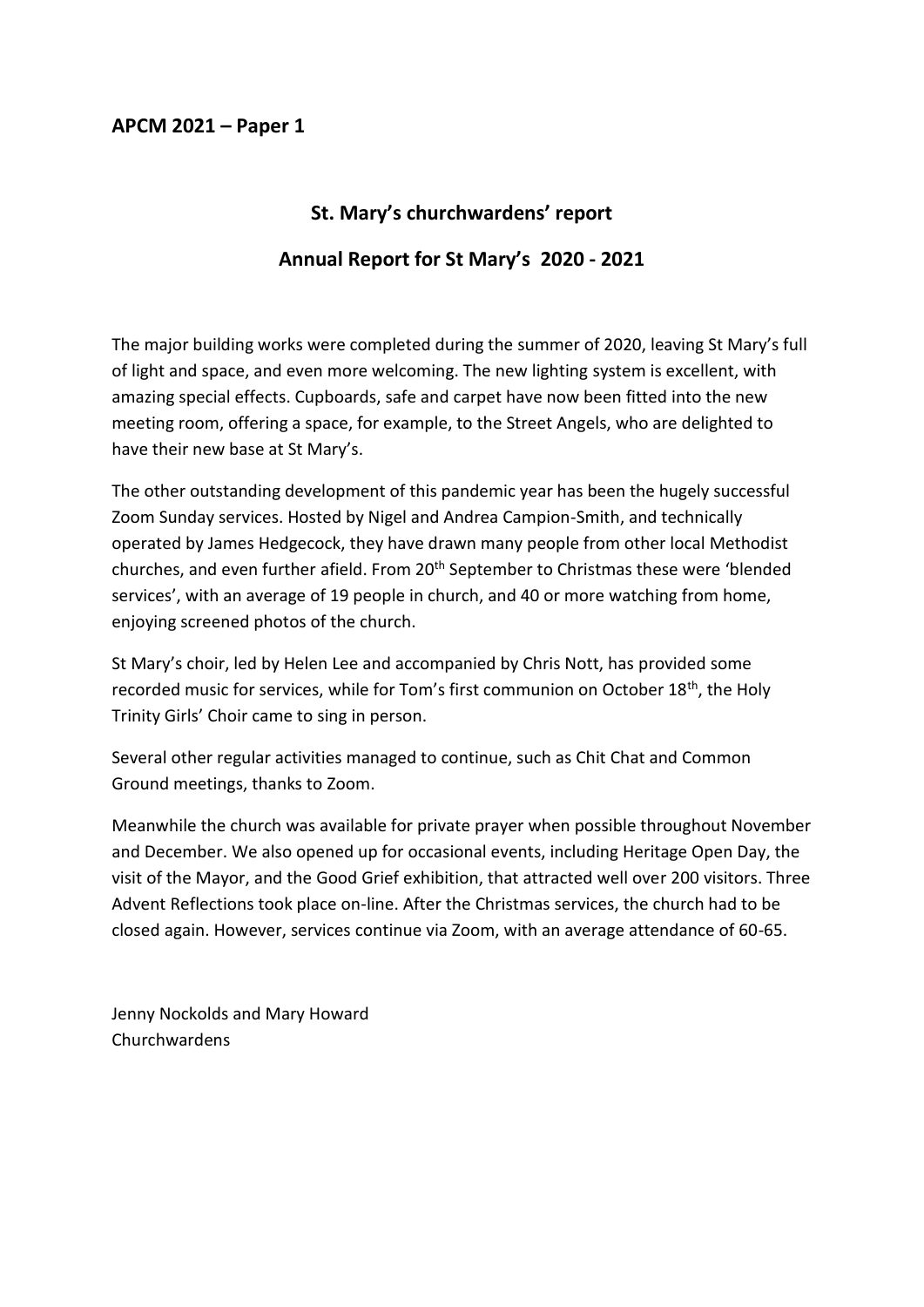# Holy Trinity Church Wardens' Report 2020

2020 has been a very unusual year due to the Covid 19 Pandemic.

The wardens would like to thank the clergy, ably led by Robert Cotton, for rising to the challenge and quickly gaining new skills to ensure that worship and the community flourished.

To ensure that the community remained supported and linked a contact telephone tree was devised so that everyone was spoken to on a regular basis and needs were met, working alongside and complementing the work of the Pastoral Care Group. This strategy was reviewed regularly. Many thanks must go to all those who were part of this network to support each other.

Initially, churches were closed and the clergy learned new skills so that worship carried on via Zoom from their homes and later from Holy Trinity.

When churches were allowed to open the wardens ensured that the congregation and clergy were safe by ensuring that all seating was 2 metres distanced and cleaning was effective. Thanks must be extended to the office staff, cleaners and our Property Manager.

The whole church was used every week including the gallery to increase seating opportunities. New roles were created: "Welcomers", to ensure that the congregation was safe, that masks were worn by those who could and people guided to their seats. All other roles of Sacristans, Readers, Intercessors, carried on. Contributions came from people at home through Zoom and in Holy Trinity church, creating a blended service, ensuring the parish was still worshipping as one even though they were in different places. Many thanks must go to all the parishioners who adapted and supported these changes.

The practice of Lenten Reflections was extended in time through to the summer, creating a regular mid-week Reflection that was filmed and up-loaded onto the website. Many thanks to James Hedgecock who was instrumental in using his technical skills to transfer effectively recordings of these and the main services to the website.

A new sound and visual system was installed in Autumn 2020 at Holy Trinity with two graceful speakers hung either side of the front of the nave, other speakers were installed in the: Choir, St. Luke's, under the gallery, both vestries and the Trinity Centre. Cameras were also installed. A technical station was placed under the gallery. A group of people from the parish used their skills and developed more to become a technical team ensuring that both cameras and sound worked effectively each week to deliver prayerful services.

Thanks too must be given to all those in the Church Sitters group who enabled solace to visitors when the churches were allowed to be opened for individual prayer.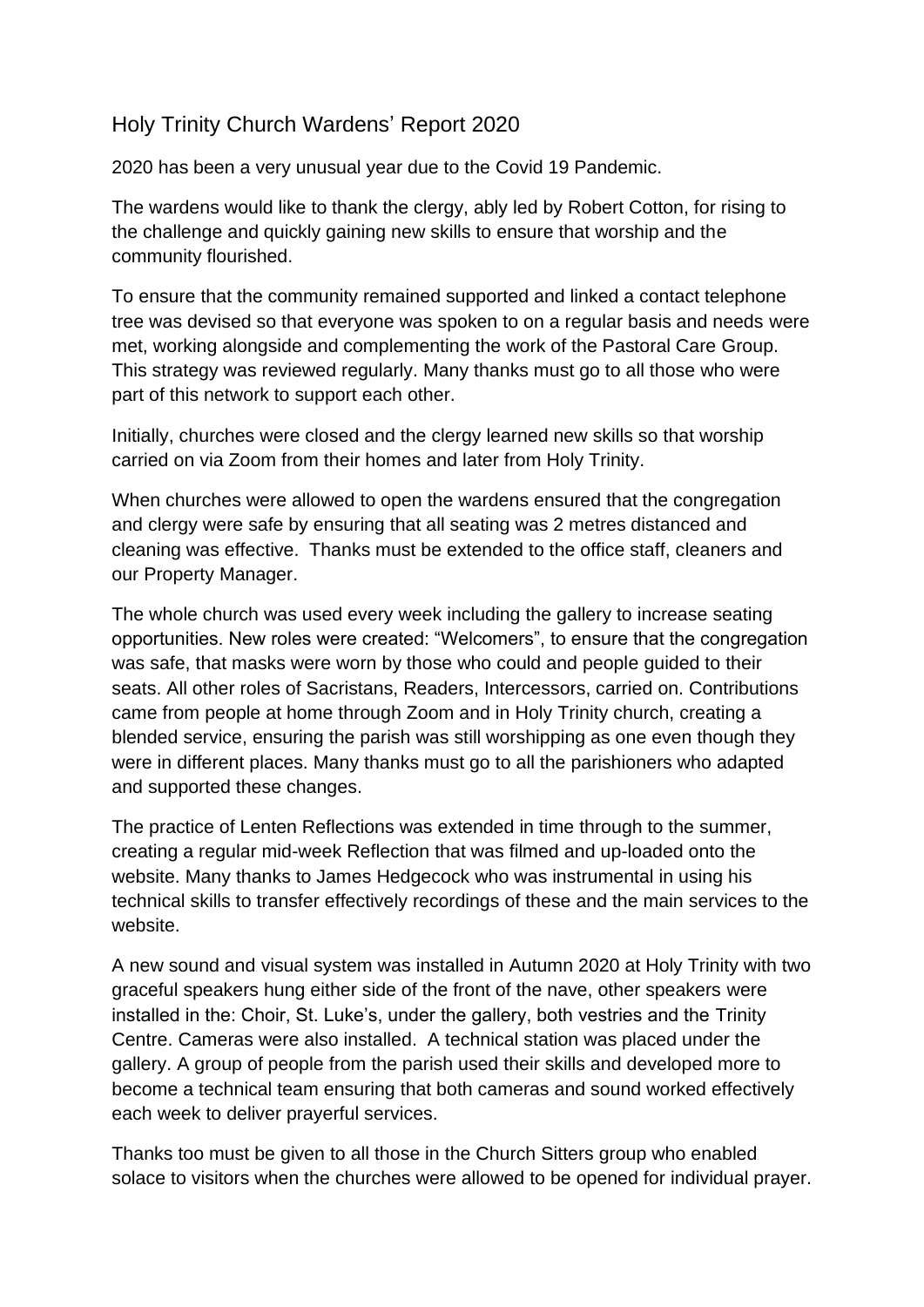Careful consideration was given to all these activities by the wardens to ensure they were "Covid safe" and for Safeguarding. Risk assessments were completed.

Christmas brought more concerns as in the past our congregations could be over 500. To ameliorate the situation it was decided to ask our congregation to stay at home and to have many Christmas services from Carol services to 5 services between Christmas Eve and Christmas Day. This meant that in Church at services the congregations were around 50 ensuring there was not a Christmas crush and all were kept as safe as could be.

A key part of worship at Holy Trinity has been the contributions of our choirs. The girls, boys and adult choirs have risen to the challenge of 2020. Practices carried on via Zoom and when allowed, the choirs enhanced our services. A choir and whole congregational hymn was created for Mothering Sunday while the girls' choir created their own Christmas anthem. Much praise and thanks must be extended to Martin Holford and Nick Graham for their direction, creativity and skills in leading these initiatives and choirs.

Looking after our children, young families and youth was admirably performed by Pippa Mitchell, ensuring young families were supported with regular contact. Café Club meetings transferred to Zoom with creativity and companionship for our young people in a time when face to face and group contact was not allowed. The youth also regularly contributed to services, many thanks to Pippa and their families.

Another highlight of the year was our curate's ordination. Normally held in the Cathedral, as large group gatherings were banned, Holy Trinity Church hosted an ordination service for four ordinands on Saturday 10<sup>th</sup> October. It was a glorious occasion, despite the constraints, live-streamed so families, friends and congregation could celebrate too.

Covid 19, brought constraints but doors have been opened to new ways of working and worshipping.

Tricia McIntosh and Helen Parkinson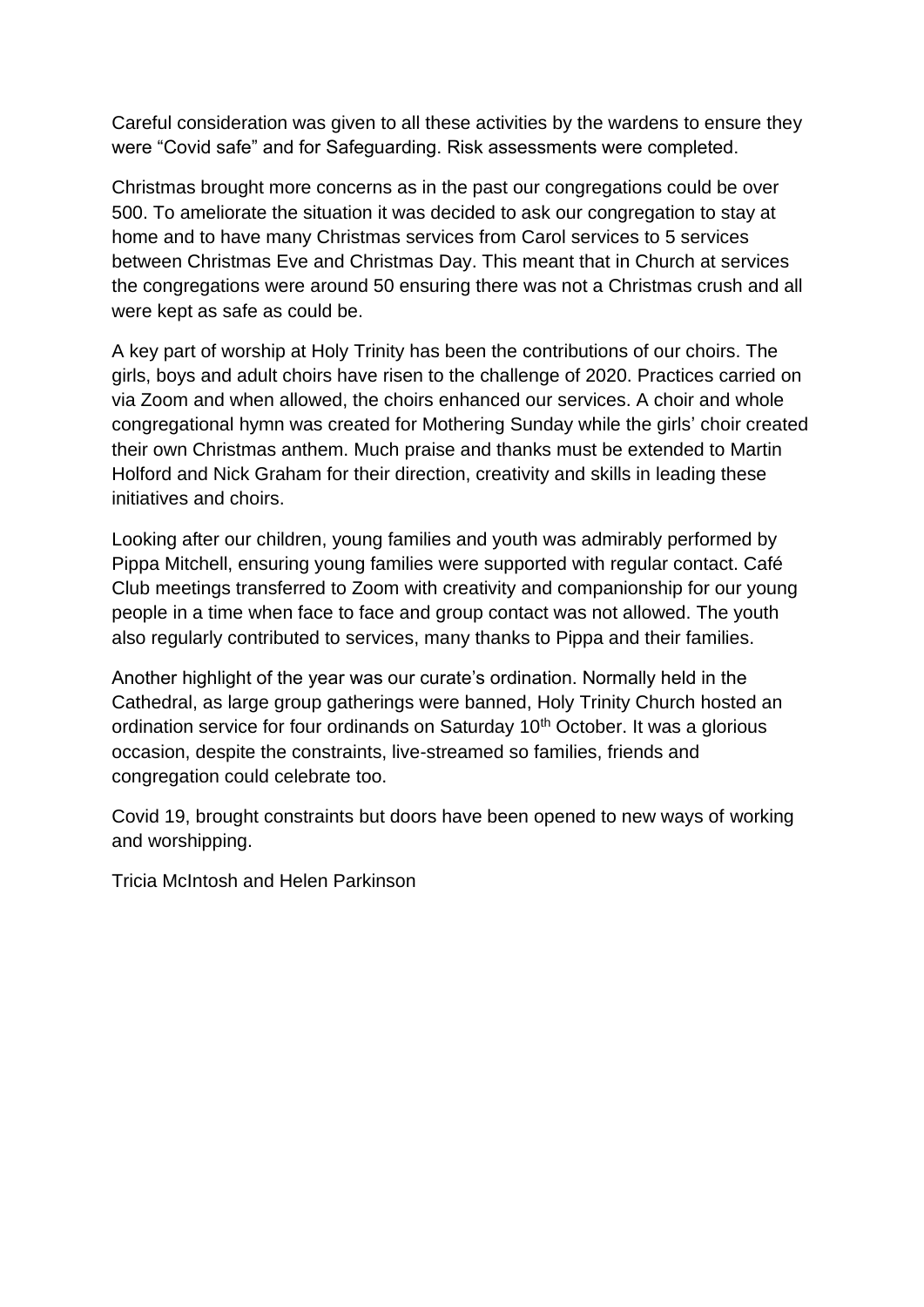#### **PARISH OF HOLY TRINITY & ST MARY'S, GUILDFORD PLANNED GIVING REPORT for FY to Dec 2020**

During the FY to end Dec 2020:

- 1. HTSM Planned Giving decreased by 2½% to £191,000 in 2020, from £195,000 in 2019 (both including gift aid reclaimed from HMRC). This continues the trend shown below.
- 2. The year finished with about 139 parishioners contributing through planned giving in December, with all but 15 being gift aid eligible. There were 143 contributing in the year. There were five new starters and four withdrew from the scheme, through death, moving away or a change in personal circumstances.
- 3. There was an appeal in October for donations to make good shortfalls in funding from lettings etc due to Covid, and 29 donors (28% of donors) increased their pledge, whilst the remainder remained unchanged. Those who increased their donations were very generous with an overall increase of 28% on those donations, most of these taking effect in the period November to January 2021. There were also generous one-off lumps sums to the general fund by a further nine parishioners on the PG list, and also three not in the PG scheme
- 4. It is clear that the numbers in the church remain strong, but that some regular givers do not always increase their donations for inflation. It is hoped both that those in the Planned Giving scheme will review the amount of donations annually and where practicable increase for inflation, plus that new members will join to replace those leaving each year.